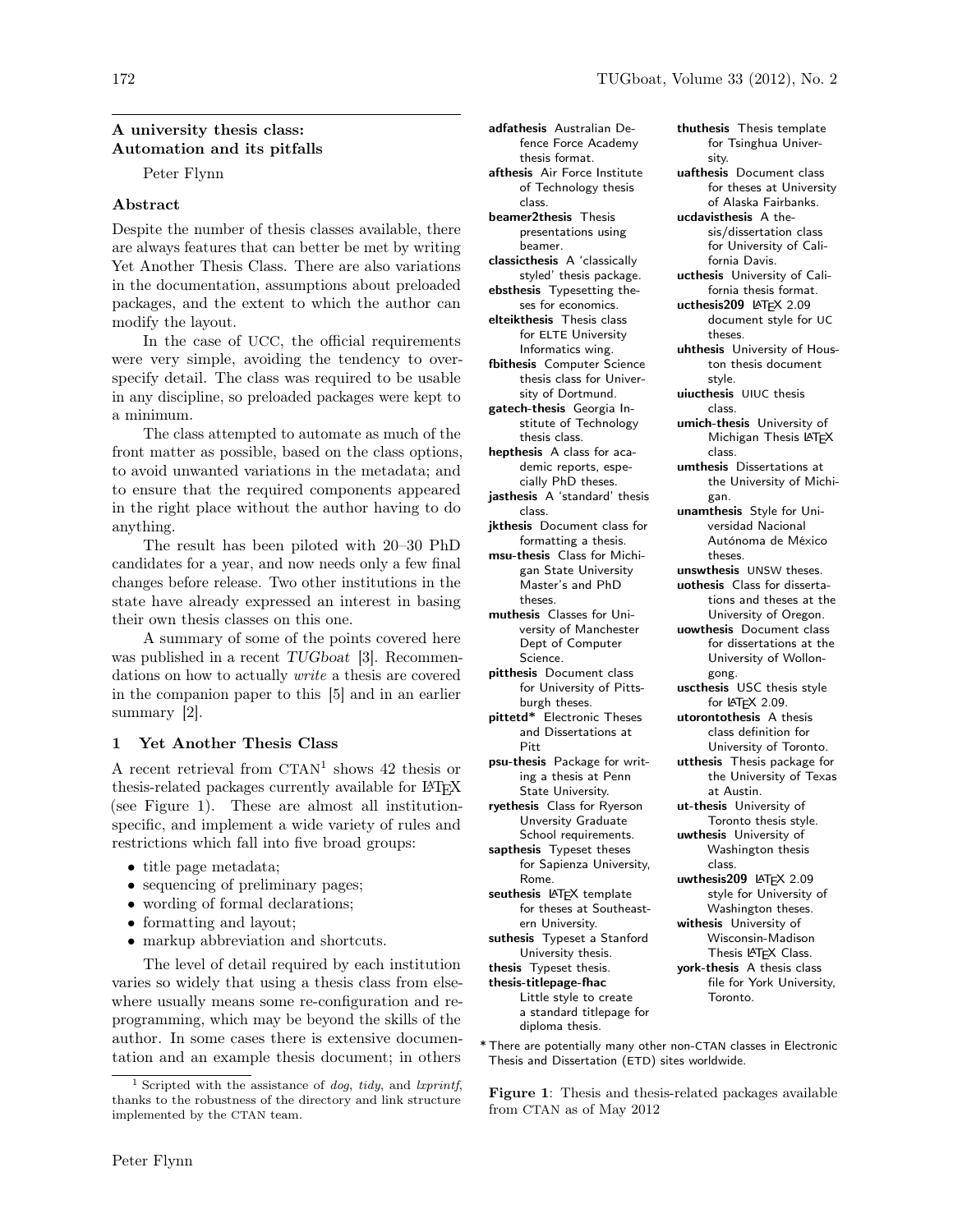there is very light formatting and specification, and authors are left to modify the document as they see fit.

In the present case, there were other requirements which led to the decision to write a local thesis class rather than modify an existing one:

- the class had to be usable by all disciplines, not just those in which LAT<sub>EX</sub> has traditionally been used the most;
- it had to automate (where possible) those areas where the author would not in any case have a choice;
- it had to allow for the writing of a thesis in the Irish language.

Some guidance was available in the form of the thesis requirements published by the university. I am indebted to the staff of the Registrar's Office, the Graduate Studies Office, and the Boole Library; to the individual colleges, departments, faculties, and schools; and to students and other users for all their comments and suggestions.

#### 2 Building the thesis class

We took an early decision to base the class on the standard report class because it appeared to be the one most familiar to existing users for writing theses.<sup>2</sup> This also meant we could adopt (or in some cases, prohibit) existing class options.

Among the suggestions we received in feedback from users (when we discussed developing a thesis class), was to keep it simple and make it obvious. We interpreted this to mean that we should as far as possible keep the existing meanings for existing commands and environments, and not introduce new ones which were not easily memorable.

Other suggestions included adding optional arguments to certain commands for features which were very frequently used, as repeatedly having to specify something manually was seen as part of the tedium of using LATEX by users who lacked the programming skills needed to write their own macros.

#### 2.1 Title page metadata

This is often technically one of the simplest parts of a document class design, but it has an impact out of proportion to its position. It is, after all, just one page in a document that will run to hundreds of pages, but it is the first page people see, and the first place that critical eyes will look for errors. It is also hard to convince new postgraduate students



Figure 2: Title page layout for the UCC thesis

that they do not have much choice in how this page is laid out.

The current layout (see Figure 2) is verticallyand horizontally-centred, and contains conventional metadata:

- title and subtitle;
- author and [optional] registration number and qualifications;
- institutional identity (crest<sup>3</sup> and name);
- divisional identity (college, school, etc);
- class of degree;
- date;
- names of supervisors and head of discipline.

The only less conventional addition was the acknowledgement of a sponsor — this is commonplace in the Acknowledgements, but its appearance on the title page is becoming a condition of some funding agencies. There is provision for the numbering of multi-volume theses with a \volume command, but

<sup>2</sup> Users later reported the most compelling reason was that the report class supports the abstract environment, which the book class does not.

<sup>3</sup> The crest is a character in a METAFONT font which was drawn for us by Jeremy Gibbons in 1989, and is only accessible for download locally.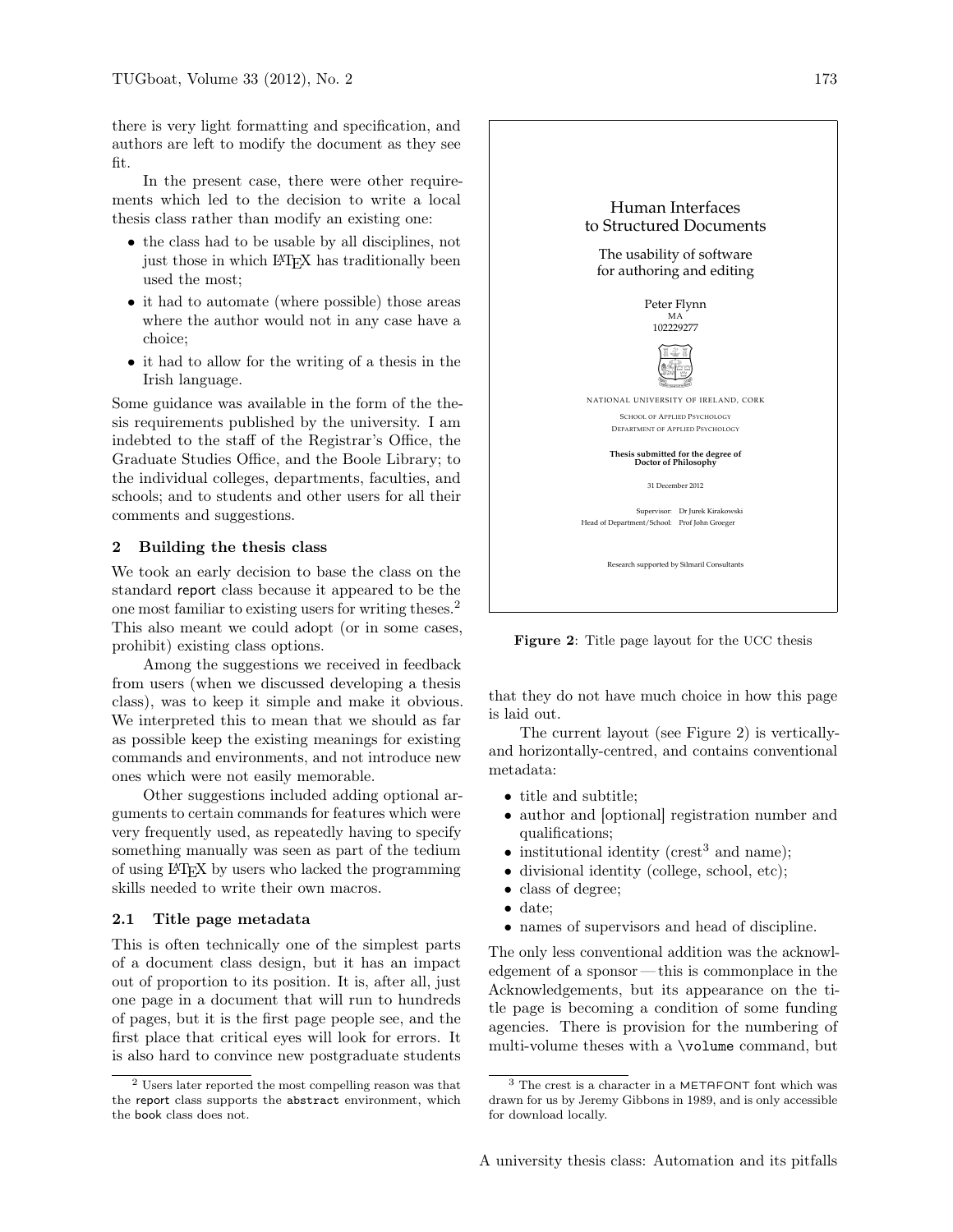```
\documentclass[apsych,phd,12pt]{uccthesis}
\usepackage{palatino}
\begin{document}
\title{Human Interfaces
     \\to Structured Documents}
\subtitle{The usability of software
        \\for authoring and editing}
\author[102229277]{Peter Flynn}
\qualifications{MA}
\department{Applied Psychology}
\professor{Prof John Groeger}
\supervisor{Dr Jurek Kirakowski}
\sponsor{Silmaril Consultants}
\date{31 December 2012}
\maketitle
...
\end{document}
```
Figure 3: Commands for the title page metadata

I am informed by the Graduate Studies Office that multi-volume theses are a great rarity nowadays.

Because of complexities in the university structure, we had decided to enforce the discipline and degree options in the \documentclass command, rather than allow authors to name their affiliation in an uncoordinated manner. This enabled us to use the information before anything else, to set the string names for the faculty (college) and department (school) and the bibliographic reference format prevalent in the discipline. The remaining metadata, therefore, is given with conventional commands as shown in Figure 3.

The \title, \author, and \date are standard; the remainder were added with the commonly-used method of defining an internal command default which is then redefined when the author uses the equivalent external command, for example:

```
\def\@subtitle{\relax}
\newcommand{\subtitle}[1]{%
   \gdef\@subtitle{#1}}
```
We can then test the internal commands for equality to \relax during the processing of \maketitle to see whether or not the metadata commands were used, so that their absence can be accommodated in the spacing or replaced by warning messages, for example:

```
\if\relax\@subtitle
   \else{\large\@subtitle\par}\fi
\if\relax\@professor You need to give the
   name of your head of discipline
   \else\@professor\fi
```
All the additional commands are given defaults or warnings in this way, so that a beginner accustomed only to \title, \author, and \date (or a user who has not Read The Fine Manual) will not be faced with LAT<sub>EX</sub> errors.

# 2.2 Sequencing of preliminary pages

The university rules require only that the Table of Contents comes immediately after the title page. Because the underlying report is invoked with the oneside option, there are no blank pages. The \tableofcontents command is therefore contained in the \maketitle command, so that it cannot be omitted or moved.

The List of Figures and List of Tables are also in the \maketitle command, but as the class must also be usable in disciplines where there may be no tables or figures at all, the need for these lists is determined by two Boolean switches:

# \iflof\listoffigures\fi \iflot\listoftables\fi

These are set to false at the end of the document if there were no figures or tables, using global counters defined in the table and figure code, and written to the .aux file, where they will take effect on the subsequent run:

```
\ifnum\c@totfigure=0 \write\@mainaux{%
   \string\global\string\loffalse}\fi
\ifnum\c@tottable=0 \write\@mainaux{%
   \string\global\string\lotfalse}\fi
```
However, there are also class options nolot and nolof which will prevent the LoT or LoF being used even when tables and figures are present— when there are only one or two tables or figures in use, a formal list may not be wanted.

The compulsory formal Declaration that this work is the student's own is also produced automatically as part of the \maketitle command, after the ToC (and LoF and LoT, if present), set centred on a page to itself.

No other declaration is required by the university, and it is not usual for copies of any of the forms signed by the supervisor or Extern to be included, but these could clearly be implemented at the same point by the same method if needed.

A considerable number of students require preliminary (unnumbered) sections, before the thesis proper starts with the first part or chapter. These are needed to hold explanatory material such as an Introduction, a list of materials, or tutorial matter on a special topic. While this could be done with a \section\* command, a new \prelim command was created to ensure a page-break beforehand, and to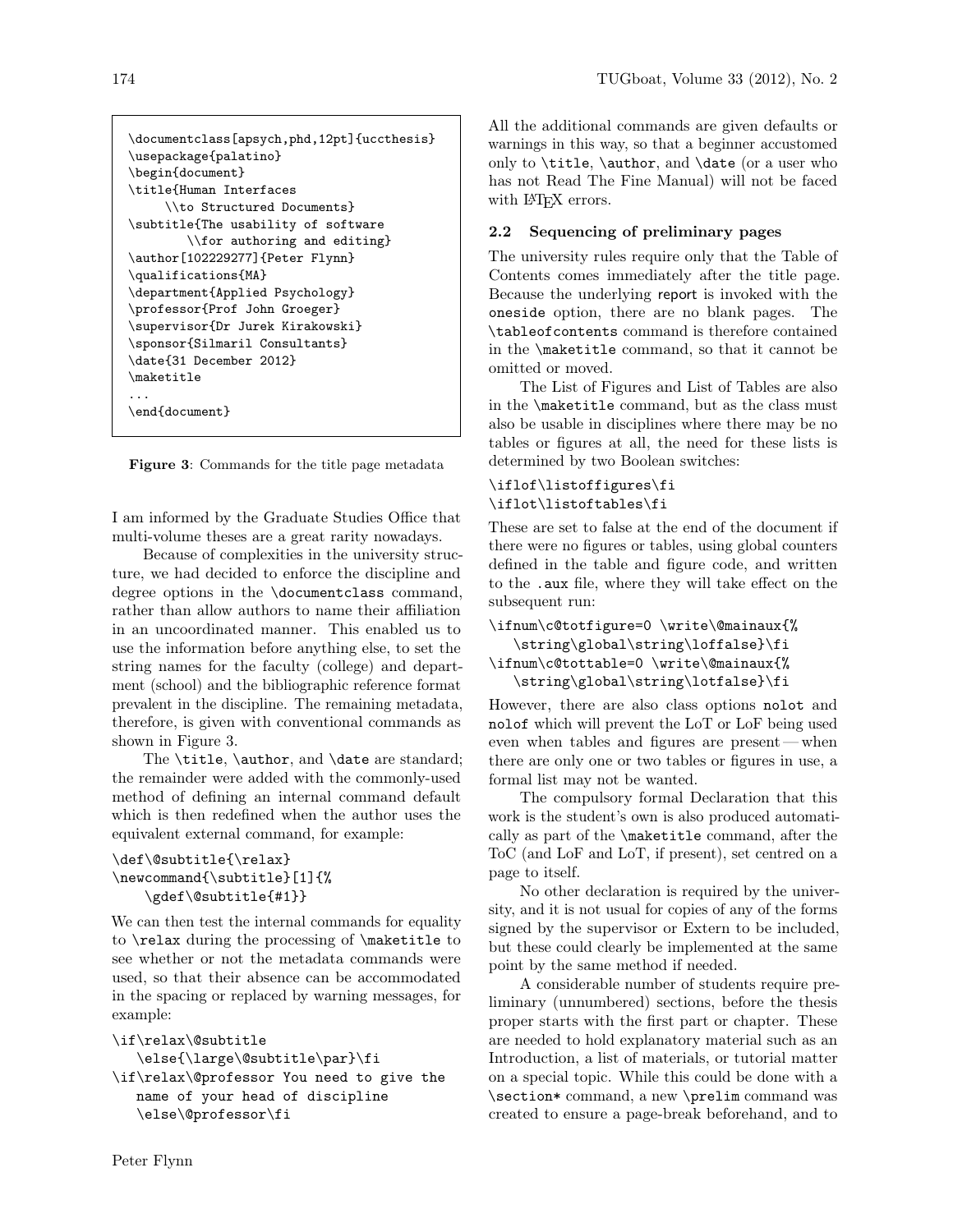create an entry in the ToC which would otherwise be absent.

The abstract environment was also changed to use this \prelim so that it too would occupy a page to itself (the Abstract is limited by the rules to 300 words).

In addition, two new environments were created, dedication and acknowledgements; the first sets the content centred on a page by itself; the second just uses the \prelim command to title the Acknowledgements. The rules do not specify an order for the Abstract, Dedication, Acknowledgements, or any other prelims.

No decision has been taken about the position of glossaries: these are not mentioned in the rules, and while the glossaries package is recommended, there is no compelling evidence one way or another for its placement either here or at the end of the document.

### 2.3 Formatting and layout

The current rules [7] are very undemanding in this regard:

The text must be either printed, typewritten or otherwise reproduced on good quality size A4 paper, with a left-hand margin 4 cm. Double or one and a half spacing is recommended. Copies must be bound or otherwise securely fastened and numbered consecutively, page numbers to be located centrally at the bottom of the page.

No mention is made of the other margins, or of the typeface or size, or of the format of bibliographic references, so some unilateral decisions were made (the handling of bibliographic formats is dealt with in § 3).

- The top and bottom margins are set to 3cm and the right-hand (foredge) to 2.5cm;
- The typeface defaults to Computer Modern;
- The body size defaults to 11pt;
- The setspace package is used to set the default to  $1\frac{1}{2}$  line-spacing — some leading would in any case have been needed for 11pt type on lines this length;
- Page numbering uses roman numerals from the title page to the beginning of the first part or chapter, at which point it restarts in arabic numbers.

After some discussion locally and on comp.text.tex, we decided to make the default document setting \raggedright. This was partly because it helps avoid H&J problems, especially in the natural sciences where very long words are more frequent; partly because a thesis is not a professionally-typeset publication like a book, and does not appear to benefit greatly from justification; and partly because raggedright setting improves readability on a page width with relatively long lines.

However, as \raggedright also turns off paragraph indentation, the parskip package is used to add space between paragraphs. This layout is in fact expected by students whose experience to date has been restricted to wordprocessors, where it is conventional to use an empty paragraph between paragraphs to simulate paragraph-spacing. Two extra options, justified and indented can be used to restore the state to book-style.

Running headers and footers were implemented with the fancyhdr package, to provide navigational detail from **\leftmark** and **\rightmark** without the capitalization used in the default classes (this proved remarkably difficult to defeat), and with the use of an \hbox in the definitions to allow long titles to be line-wrapped. In draft mode, the footer also provides the \jobname and a timestamp.

Some minor changes included more space above and below captions; the enforcement of the rule for caption positions (Tables: above, Figures: below) by  $restyling$  floats with the float package;<sup>4</sup> the allocation of more space to the page number in the ToC, LoF, and LoT; and the reassignment of wider values to the page-fractions for floats, along the lines suggested in the T<sub>F</sub>X FAQ [1].

Two minor changes are made to the default layout of block quotations and description lists (below), but all the remaining parts, chapters, sectioning, lists, and other structural elements behave and appear as usual in a LAT<sub>F</sub>X document. The \usepackage command can be used in the normal way: a list of the packages already in use is contained in the class documentation.

#### 2.4 Markup abbreviation

No attempt was made to abbreviate any of the commands: although students do this frequently for their own pattern of usage, I have not been able to see any common methods. There are a few conventions in some disciplines for short-name macros for commonly-occurring constructs, and authors are free to use them. However, as mentioned earlier, some frequently-occurring constructs were found to benefit from a small amount of automation, the most important of which is the block quotation.

#### 2.5 Quotations

The LATEX default for quotations is unusual, in that it does not make the type size smaller, nor does it

<sup>4</sup> This has the (possibly) useful side-effect of allowing the [H] positional specifier.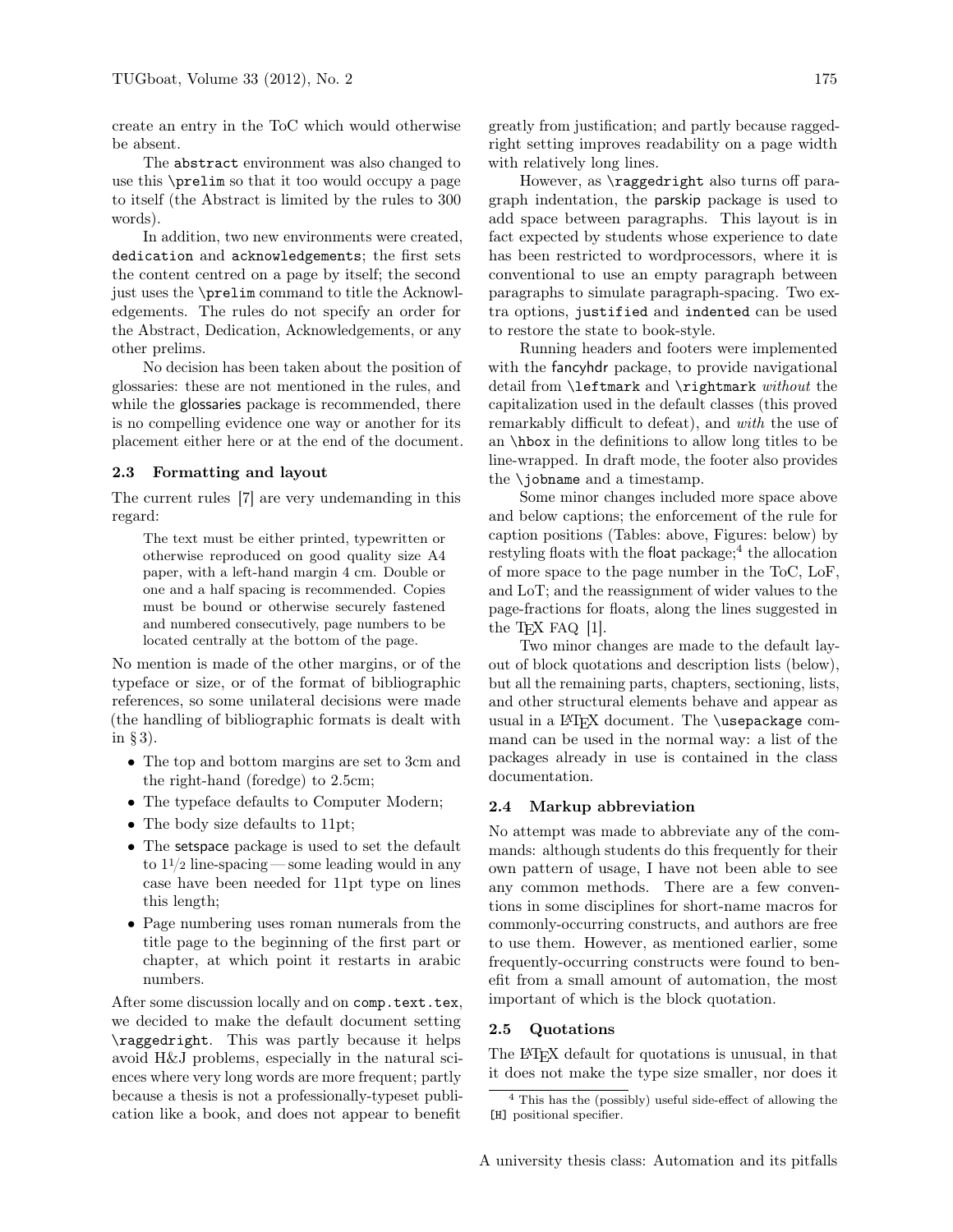

Figure 4: Default page layout for the UCC thesis

defeat indentation on the first line, both of which are established conventions.<sup>5</sup> In academic work, a block quotation also usually requires a citation.

To implement this, the quotation environment was modified to change the size and start with a \noindent; and to take an argument, the BIBTEX key of the cited passage. This enables the quotation to be set with a right-aligned citation immediately below. Although such a citation would be compulsory, it is currently defined as optional in order for its presence to be tested, and to allow for uncited use where the context already makes the origin obvious. However, if an optional argument such as this is to contain page or chapter references, which are themselves optional to the \cite command, additional armour is required:

### \begin{quotation}[{[p.36]{smith92}}]

In response to user requests for an Epigraph at the start of chapters, an epigraph environment was created, in the same way as the modified quotation above. This has two arguments, however: a compul-

Peter Flynn

sory one for the BIBT<sub>EX</sub> key, but if the citation is to be informal and non-rigorous, that argument can be empty, and the optional argument can be used, for example:

## \begin{epigraph}[Popular saying]{}

In both cases this is cumbersome and needs regularising, so a future version will probably use the xargs package to handle the additional metadata.

## 2.6 Description lists

A frequent annoyance for users is the inability of the label argument to an \item in the description list environment to be broken at line-end when it is very long. The default formatting is also unusual compared with modern practice of setting the label value on a line by itself (as with the default formatting of HTML's <dt> element type). A number of alternative formats from the L<sup>AT</sup>EX Companion [6] have been tried, but no final decision has been taken on this yet.

## 3 Adherence to university structure

The university is currently in transition from the traditional hierarchical Faculties and Departments to a more fluid structure of Colleges and Schools. As a result we have a complex and overlapping transitional organisation in which disciplines are being merged, split, and renamed. In order to ensure that the correct names are used, the author's affiliation and class of degree must be given as class options, rather than as free text in the argument of a command. This also avoids misspellings, and the unfortunate tendency of some students to represent the discipline in terms other than the official ones. With the imminent arrival of electronic submission, where the name of the discipline or school will be part of the PDF metadata, regularity is becoming more important.

In creating these options, it became clear that other data could also be keyed to it, in particular the bibliographic reference format required for each discipline. As a result, selecting an affiliation option now both sets the correct naming and presets the .bst file (and any associated .sty file) for the discipline.

As there are currently 87 options for affiliation and 92 for class of degree, this method would have been unworkable in terms of manual maintenance. Fortunately, the class was developed using an XMLbased methodology which generates the .dtx and .ins files, so the relevant string names and tokens could simply be transformed from an annual XML extract from the databases maintained by the university administration. In any case, if and when the transitional phase of restructuring is completed, the

<sup>5</sup> I have never been able to find a use for the quote environment, so the use of quotation is recommended to authors.